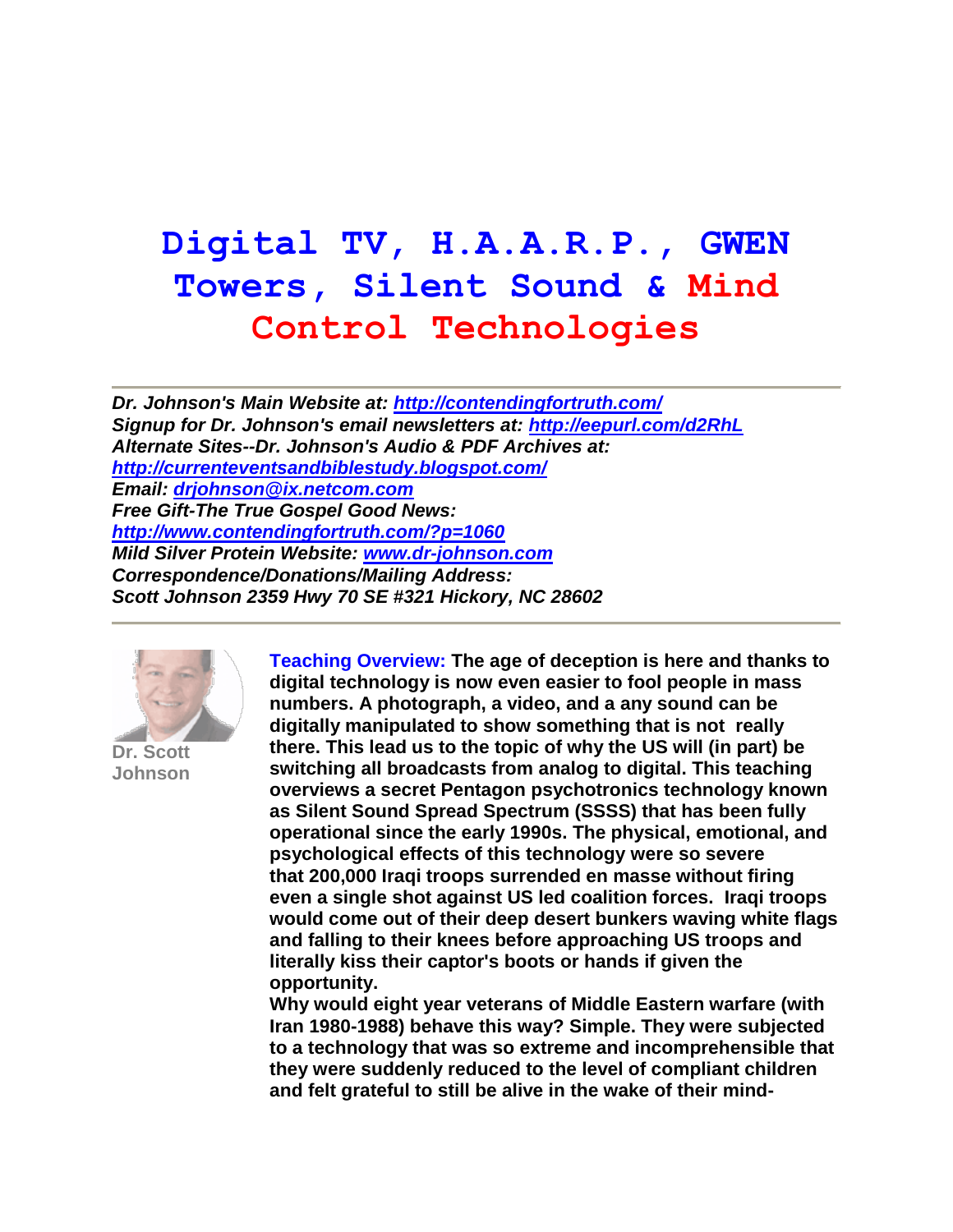**wrenching experience. This technology is (most likely) about to be used, albeit in a more subtle fashion, against American citizens in a highly classified and covert operation to mind control and manipulate the entire population into 'compliance' with our New World order overlords. The technology will utilize a combination of HAARP transmitters, GWEN towers, microwave cell phone towers, and the soon-to-be-mandatory High Definition Digital TV that will enter your home via: a) cable, b) satellite, c) HD TVs, or d) those oh-so-easy-to-obtain "digital converter boxes" that the government is so anxious to help you obtain and underwrite most of the cost on your behalf.**

## **The Real Reason Behind The Switch from Analog to Digital**

The age of deception is here and thanks to digital technology is now even easier to fool people in mass numbers. Seeing & hearing is no longer worth believing when it comes to digital technology. A photograph, a video, and a any sound can be digitally manipulated to show something that is not really there. This lead us to the topic of why the US will be switching all broadcasts from analog to digital.

The answer is a two part answer; first, the most obvious reason is because with digital broadcasting, it would be incredibly easy to manipulate a live image. So what does that mean, you may ask?

That means that they can show you for instance a "terrorist act" taking place that really never took place and then use the images as proof of why we must retaliate and go to war with a particular nation. This is very dangerous stuff.

Another reason why the switch from analog to digital is taking place, is a more malignant reason, and as reason # 1, most people are not aware of it and they should. Undisclosed sources, experts on reverse technology have informed that any television set manufacture after 1995 has the capability not only to receive a broadcast signal, but to also send one. That's correct, any television manufactured after 1995 already has a built in feature to send a broadcast signal from your living room of live images of what's happening in your home.

Full article: [http://thetruthandlight.wordpress.com/2008/11/08/the-real-reason-behind-the-switch](http://thetruthandlight.wordpress.com/2008/11/08/the-real-reason-behind-the-switch-from-analog-to-digital/)[from-analog-to-digital/](http://thetruthandlight.wordpress.com/2008/11/08/the-real-reason-behind-the-switch-from-analog-to-digital/)

# **Analog to Digital - The Shocking Truth Revealed about HAARP**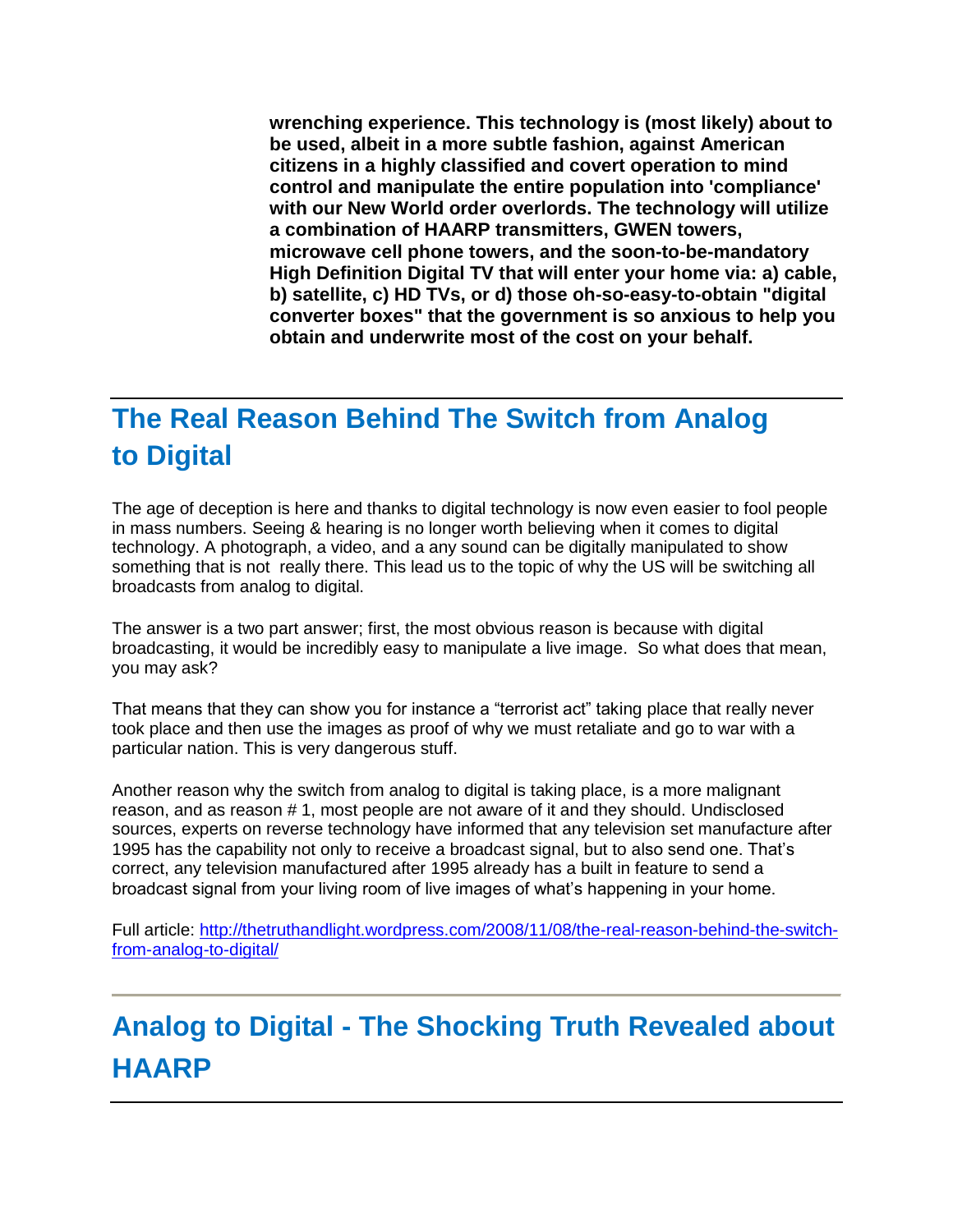**The Government is soon going to end all analog TV broadcasts. They will then require that you to use a government issued converter box to receive the new all digital signal. This video reveals the truth behind this evolution and the impact it will have on all of our lives. Watch: <http://www.youtube.com/watch?v=R4IZsIB6kqo>**

# **U.S. PATENT ISSUED FOR MIND CONTROL THROUGH HAARP TYPE ELECTROMAGNETIC WAVES -- CONNECTION TO SCHOOL SHOOTINGS -- PART 2**

**<http://www.cuttingedge.org/News/n1345.cfm>**

## **The Ultimate Weapon of Mass Destruction:**

## **"Owning the Weather" for Military Use**

**by Michel Chossudovsky [www.globalresearch.ca](http://globalresearch.ca/) 27 September 2004**

**The URL of this article is: [http://globalresearch.ca/articles/CHO409F.html](http://globalresearch.ca/articlesCHO409F.html)**

# Total Population Control

[Editor's Note: This is a highly revealing and insightful overview of the ELF, GWEN towers, and HAARP inter-connection. It was posted some time ago on Al Bielek's web site before Al went off the air, but its content is as timely today as when it first came out.

<http://educate-yourself.org/mc/mctotalcontrol12jul02.shtml>

## **[Digital TV: Mind Control by the Sound of Silence](http://www.wariscrime.com/2008/12/15/news/digital-tv-mind-control-by-the-sound-of-silence/)**

A. True Ott, PhD, ND | [Educate Yourself.org](http://educate-yourself.org/cn/soundsofsilence11dec08.shtml) 11,529 VIEWS December 15, 2008

### **Editor's Note**

This is an extremely timely and important essay. It overviews a secret Pentagon psychotronics [technology](http://www.wariscrime.com/2008/12/15/news/digital-tv-mind-control-by-the-sound-of-silence/) known as *Silent Sound Spread Spectrum (SSSS)* that has been fully operational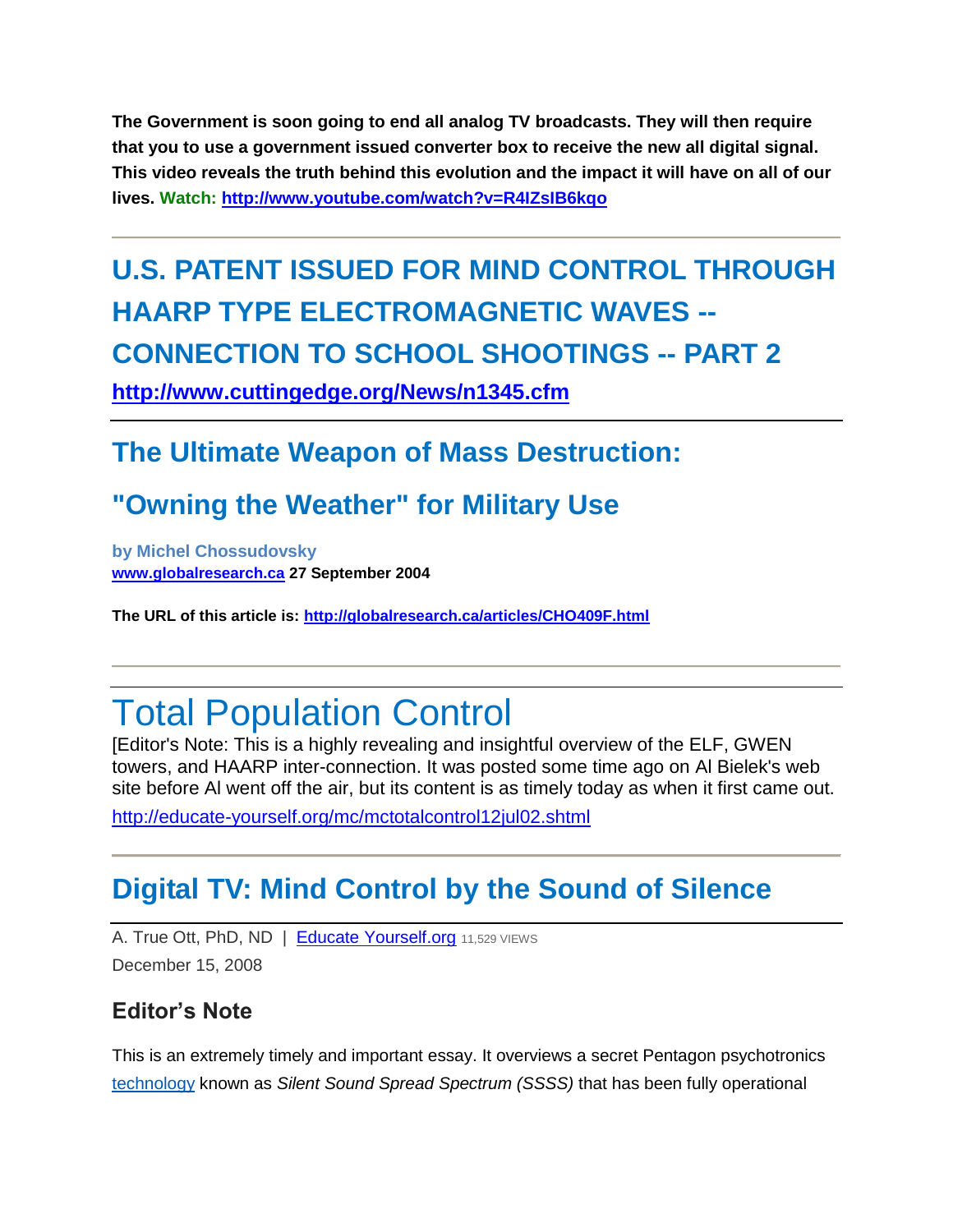since the early 1990s. I first found out about the use of this technology from Al Bielek in a 1992 video he made with Vladimir Terziski. This technology was used against battle-hardened Iraqi troops fortified in deep underground bunkers in Kuwait and Iraq in the first Gulf War in January of 1991.

The physical, emotional, and psychological effects of this technology were so severe that **hundreds of thousands** of Iraqi troops surrended en masse *without firing even a single shot* against US led coalition forces. The numbers reported in the news were staggering: 75,000 and then annother 125,000 (or more) Iraqi troops would come out of their deep desert bunkers waving white flags and falling to their knees before approaching US troops and literally kiss their captor's boots or hands if given the opportunity.

Why would eight year veterans of Middle Eastern warfare (with Iran 1980-1988) behave this way? Simple. They were subjected to a technology that was so extreme and incomprehensible that they were suddenly reduced to the level of compliant children and felt grateful to still be alive in the wake of their mind-wrenching experience.

**This technology is about to be used**, albeit in a more subtle fashion, **against American citizens** in a highly classified and covert operation *to mind control and manipulate the entire population into 'compliance' with our New World order overlords*. The technology will utilize a combination of **HAARP** transmitters, GWEN towers, microwave cell phone towers, and the soon-to-be-mandatory High Definition Digital TV that will enter your home via: a) cable, b) satellite, c) HD TVs, or d) those oh-so-easy-to-obtain "digital converter boxes" that the government is so anxious to help you obtain and underwrite most of the cost on your behalf.

But why is the government so anxious to help American citizens experience a clearer and more highly defined television picture? Does that make sense to you? Since when is the government so concerned about the visual quality of our televised entertainment that congress would pass an *undebated* statutory proclamation which *mandated* that the [HD](http://www.wariscrime.com/2008/12/15/news/digital-tv-mind-control-by-the-sound-of-silence/) conversion take place on Feb. 17, 2009 and and then subsidze about 90% of the associated cost?

I'm only guessing, but if there are 200 million "regular" televisions in America to be converted into HD, then that \$40 in government subsidy per TV × 200,000,000 = *\$8 billion*. Why is the government so anxious to spend **8 billion dollars** on her citizens to improve the clarity of a TV picture? Or is the recently touted "additional [bandwidth"](http://www.wariscrime.com/2008/12/15/news/digital-tv-mind-control-by-the-sound-of-silence/) cover story that supposedly is to be gained with the HD technology *the only and genuine* reason for spending so much taxpayer dollars on HD conversion?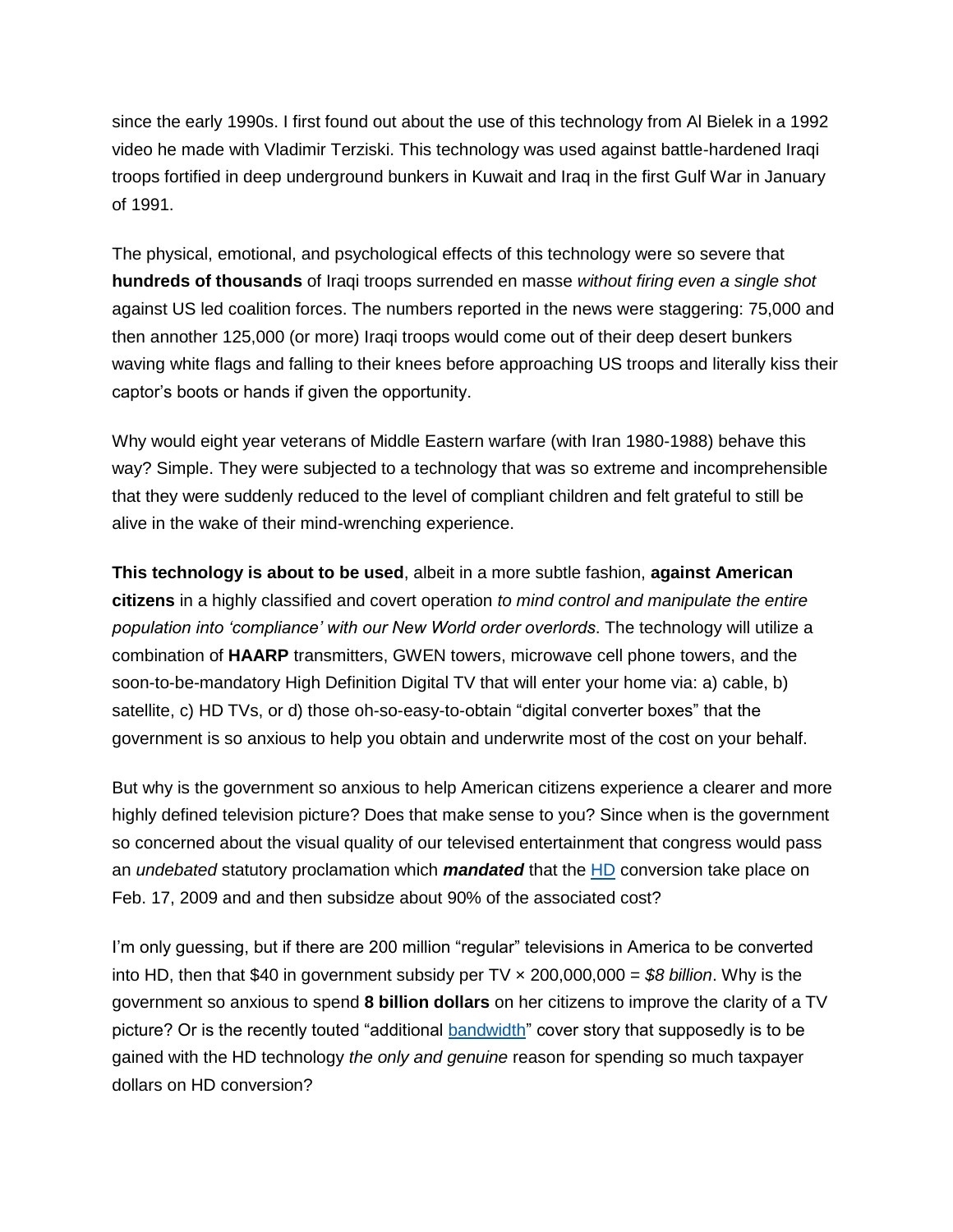The second service that this author performs is to "out" two of our more deceptive CIA/Pentagon 'assets' masquerading under the rubric of natural health advocates. Their names are **Rima Laibow** and her husband, "former" Major General **Albert Stubblebine**. If your e-mail Inbox has been filling with warnings and articles in recent months about the coming Codex regulations and the "wonderful" job that Rima and her retired Army husband have been doing to try and stem the tide, then you know who I'm talking about.

Folks, is it time to *wake up* yet? Or should we just resume our slumber and wait for them to take us away in those spiffy Gunderson cattle cars that Phil Schneider warned us about in 1995 (you know, the ones with the built in shackles and manacles)?

*Ken Adachi, [Educate Yourself.org](http://educate-yourself.org/)*

<http://www.wariscrime.com/2008/12/15/news/digital-tv-mind-control-by-the-sound-of-silence/>

## **THE SOUND OF SILENCE**

### **The Antithesis of Freedom**

The year was 1961, and John Kennedy was soon to become the 35th President. Shortly before Kennedy's inauguration, President Dwight D. Eisenhower shocked the nation and the world with his televised farewell speech. The speech's content was shocking because General Eisenhower was a very popular war hero, and [American military](http://www.wariscrime.com/2008/12/15/news/digital-tv-mind-control-by-the-sound-of-silence/) might was second to none.

Eisenhower, a highly decorated five-star general, was the Supreme Commander of all allied forces during World War II. It was Eisenhower's leadership during the Normandy invasion that ultimately freed Europe from the Nazi scourge.

Incredibly, in his farewell address, this great American hero did not warn the nation of the budding communist threat or the horrors of nuclear proliferation. No, not at all! Instead, this career [military](http://www.wariscrime.com/2008/12/15/news/digital-tv-mind-control-by-the-sound-of-silence/) genius poignantly and soberly declared to this great nation:

*"… We have been compelled to create a permanent armaments industry of vast proportions. Added to this, three and a half million men and women are directly engaged in the defense establishment. We annually spend on military [security](http://www.wariscrime.com/2008/12/15/news/digital-tv-mind-control-by-the-sound-of-silence/) more than the net income of all United States corporations.*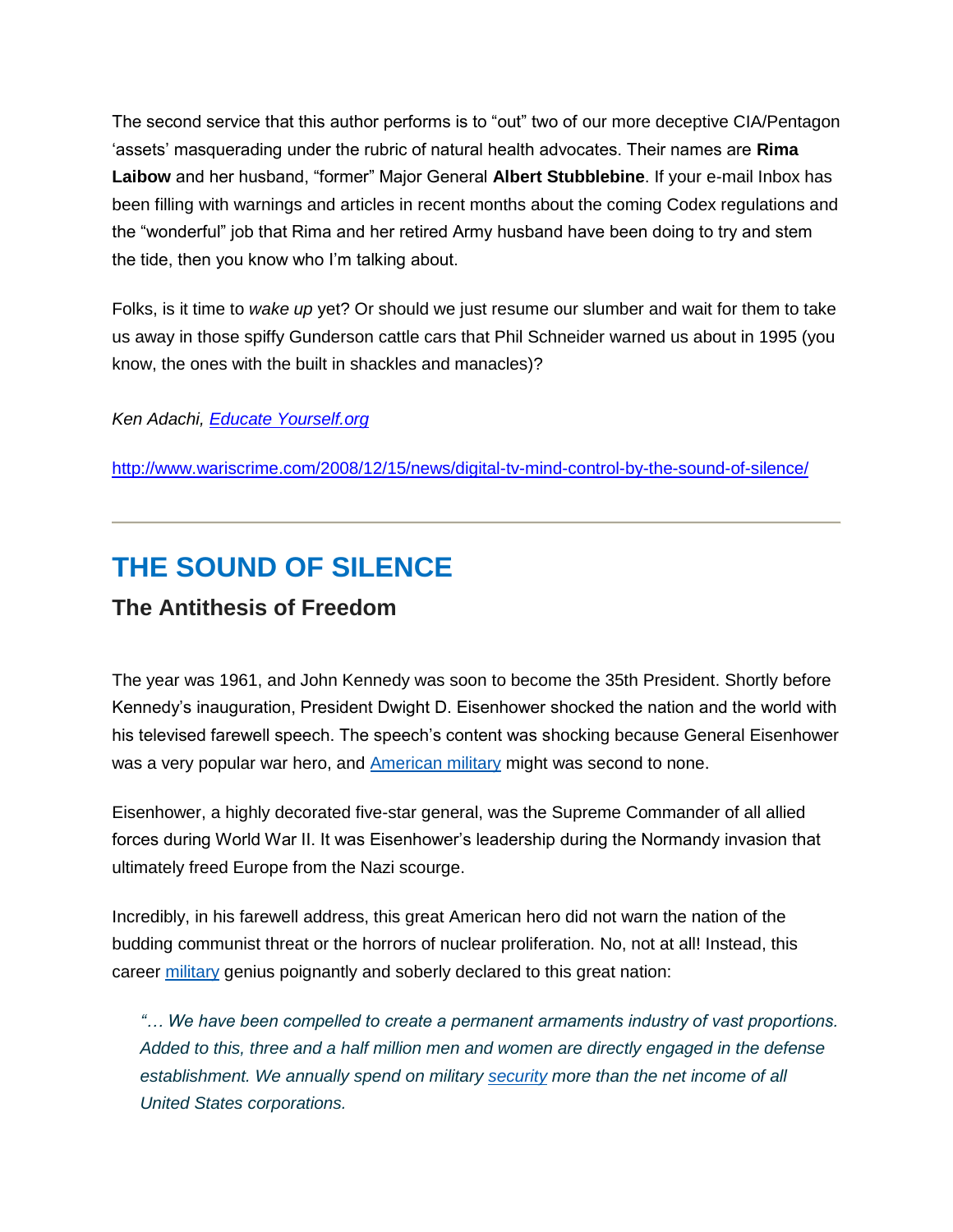*"This conjunction of an immense military establishment and a large arms industry is new in the American experience. The total influence — economic, political, even spiritual — is felt in every city, every state house, every office of the federal government. We recognize the imperative need for this development. Yet we must not fail to recognize its grave implications. Our toil, resources and livelihood are all involved; so is the very structure of our society.*

*"In the councils of government, we must guard against the acquisition of unwarranted influence, whether sought or unsought, by the military-industrial complex. The potential for the disastrous rise of misplaced power exists and will persist. We must never let the weight of this combination endanger our liberties or our democratic processes."*

Here we have a career military officer, and sitting US President warning the nation in his final farewell speech, that something called "unwarranted influence by the military-industrial complex" poses an extremely dangerous threat to our Free Republic society. According to Eisenhower, this threat "exists and will persist."

To President Eisenhower, in January of 1961, this evil was a much greater threat to America than Castro's Cuba or Kruschev's Soviet Union. What exactly could have happened in the "military-industrialist" establishment that would have caused

Eisenhower to issue such a strongly worded warning? Improved machine gun production? Nope. Battleship production? Nope. Nuclear submarines? Nope. Proliferation of nuclear warheads? A concern of course, but a concern that most Americans were fully aware of.

No, obviously what caused Eisenhower such deep concern had to be something much more pervasively shadowy, dark and secret. **Some new, covert, technology** had clearly emerged that had the very real potential to provide certain individuals with the "acquisition of unwarranted influence" that in turn would "endanger our liberties or our democratic processes" (i.e., our free and fair *election process*). In other words, it had the clear potential to circumvent the voice of the people and completely empower un-elected power mongers.

Eisenhower, I would submit, was warning America about something called the **"Sound of Silence"**.

Eisenhower was an honest and patriotic American. Like Marine Corp General **[Smedley Butler](http://www.wariscrime.com/2008/09/28/news/to-hell-with-war/)**, who decades earlier declared to Congress that "War is a Racket," Ike knew that such absolute power and total covert control over the minds and hearts of individual citizens would corrupt society absolutely. He also knew and understood, as did the German philosopher Goethe: *"No*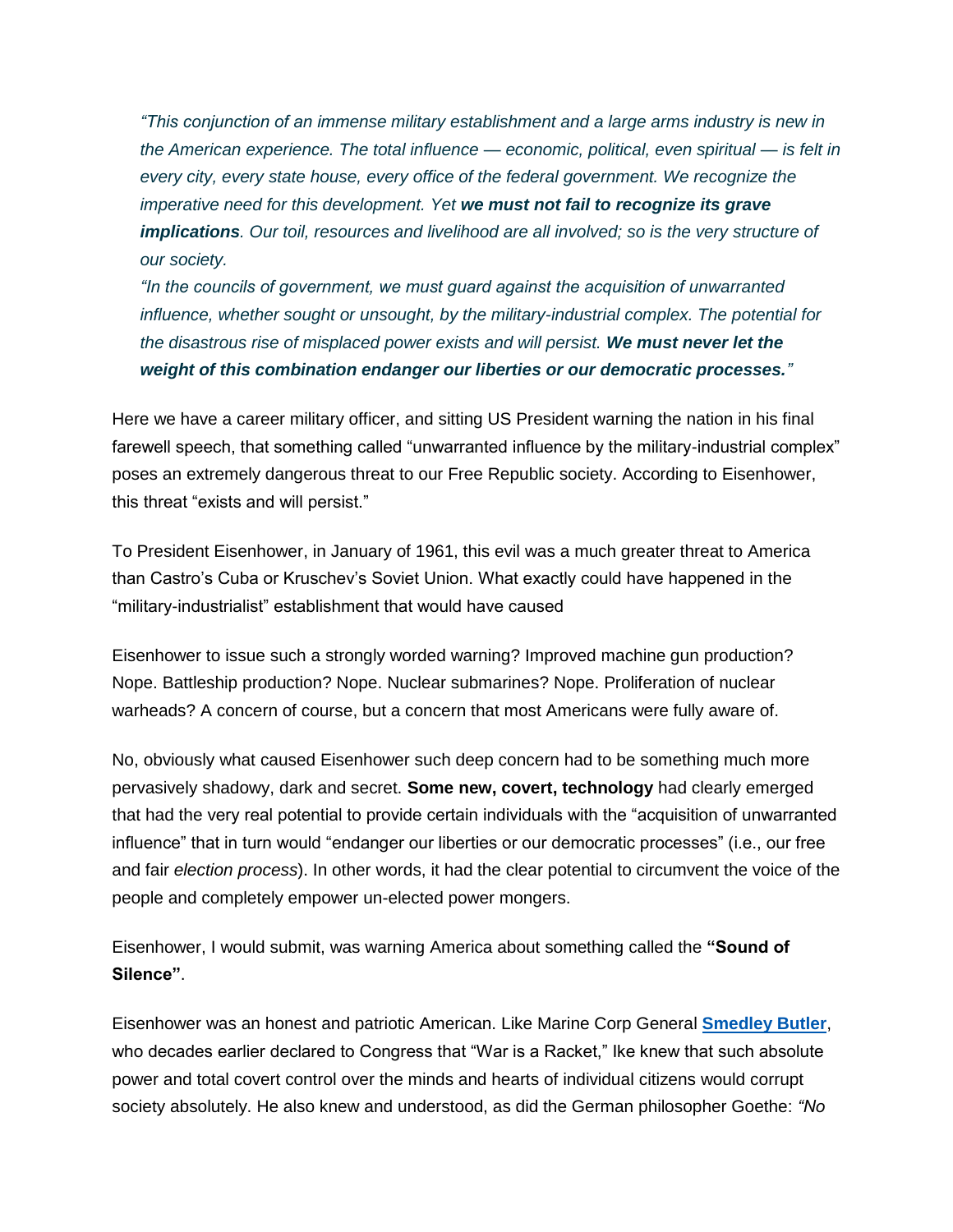*man is more hopelessly enslaved, than he who falsely believes that he is free."* Therefore, he issued his strong, concluding warning to America. Today, this author must do no less.

The Sound of Silence is a military-intelligence code word for certain **psychotronic weapons of mass mind-control** tested in the mid-1950s, perfected during the 70s, and used extensively by the "modern" [US military](http://www.wariscrime.com/2008/12/15/news/digital-tv-mind-control-by-the-sound-of-silence/) in the early 90s, despite the opposition and warnings issued by men such as Dwight David Eisenhower.

This **mind-altering covert weapon** is based on something called *subliminal carrier technology*, or the *Silent Sound Spread Spectrum (SSSS)* (also nicknamed S-Quad or "Squad" in military jargon). It was developed for military use by Dr. **Oliver Lowery** of Norcross, Georgia, and is described in US Patent #5,159,703 — "Silent Subliminal Presentation System" for commercial use in 1992. The patent abstract reads:

*"A silent communications system in which nonaural carriers, in the very low (ELF) or very high audio-frequency (VHF) range or in the adjacent ultrasonic frequency spectrum, are amplitude- or frequency-modulated with the desired intelligence and propagated acoustically or vibrationally, for inducement into the brain, typically through the use of loudspeakers, earphones, or piezoelectric transducers. The modulated carriers may be transmitted directly in real time or may be conveniently recorded and stored on mechanical, magnetic, or optical media for delayed or repeated transmission to the listener."*

In layman's terms, this device, this "Sound of Silence"simply allows for the **unwarranted implantation of specific thoughts, emotions, and even prescribed physical actions into unsuspecting human beings.** In short, it has the very real ability to turn human beings into mere puppets in the hands of certain "controllers," or puppet-masters.

Eisenhower knew full well what such a "weapon" could do in the hands of greedy, conspiring men and women scheming to control the planet. It could easily result in the **takeover of American society without a single bullet being fired**. This is what he was warning America about, this is the "combination" he feared above all others.

Have the leaders of America ignored Ike's warning? Have conspiring and evil men and women utilized this diabolical technology on unsuspecting Americans and others outside of our borders? If so, *will they continue to utilize the technology through the medium of television and radio?* This exposé will attempt to answer these questions, and give the reader a clear picture of exactly who made the decisions to use the "Sound of Silence" in both war and peace.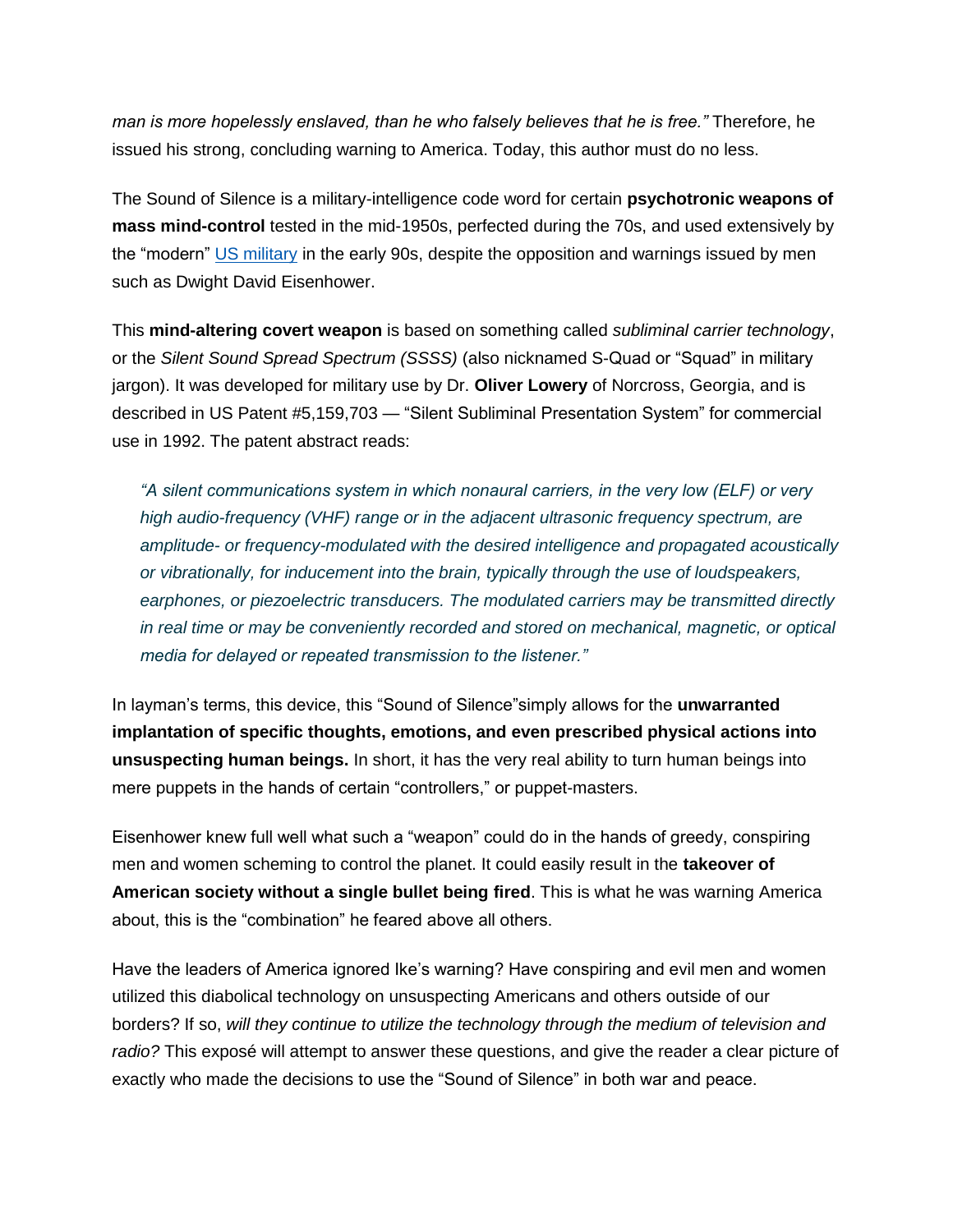On March 23, 1991, a news brief was released in the form of an ITV News Bureau Ltd (London) wire service bulletin entitled *"High-Tech Psychological Warfare Arrives in the Middle East."* This was during the administration of George Bush Sr., during "Operation Desert Storm," and describes in remarkable detail a US Psychological Operations (psy-ops) covert operation successfully deployed against Iraqi troops in Kuwait.

Saddam Hussein's vaunted "Republican Guard" crack troops were promising Bush "the mother of all battles" with many thousands of dead coalition troops. On paper, it looked convincing. Hussein's Republican Guard troops were battle-hardened veterans of the 10 year war with Iran, while coalition troops were unblooded. The Iraqis had modern weaponry and were well trained in how to use it.

Something very strange happened, however. The "mother of all battles" ended before it began, as literally hundreds of thousands of Iraqi soldiers surrendered en masse without even firing a shot!

Here is what the British press reported on the incident (while the American press was censored):

*"… an unbelievable and highly classified psy-ops program utilizing 'Silent Sound' techniques was successfully deployed. The opportunity to use this method occurred when Saddam Hussein's military command-and-control system was destroyed. The Iraqi troops were then forced to use commercial FM radio stations to carry encoded commands, which were broadcast on the 100 MHz frequency. The US psy-ops team set up its own portable FM transmitter, utilizing the same frequency, in the deserted city of Al Khafji. This US transmitter overpowered the local Iraqi station. Along with patriotic and religious music, psyops transmitted 'vague, confusing and contradictory military orders and information. "Subliminally, a much more powerful technology was at work, however. A sophisticated electronic system designed to 'speak' directly to the mind of the listener; to alter and entrain his brainwaves, to manipulate his brain's electroencephalographic (EEG) patterns and thus artificially implant negative emotional states —- feelings of intense fear, anxiety, despair and hopelessness were created in the Iraqi troops. This incredibly effective subliminal system doesn't just tell a person to feel an emotion, it makes them feel it; it implants that emotion in their minds."*

While utilizing such a "non-lethal" covert psy-ops weapon resulted in many lives being saved, both American, Coalition, as well as Iraqi, the question begs to be asked: **how can Americans**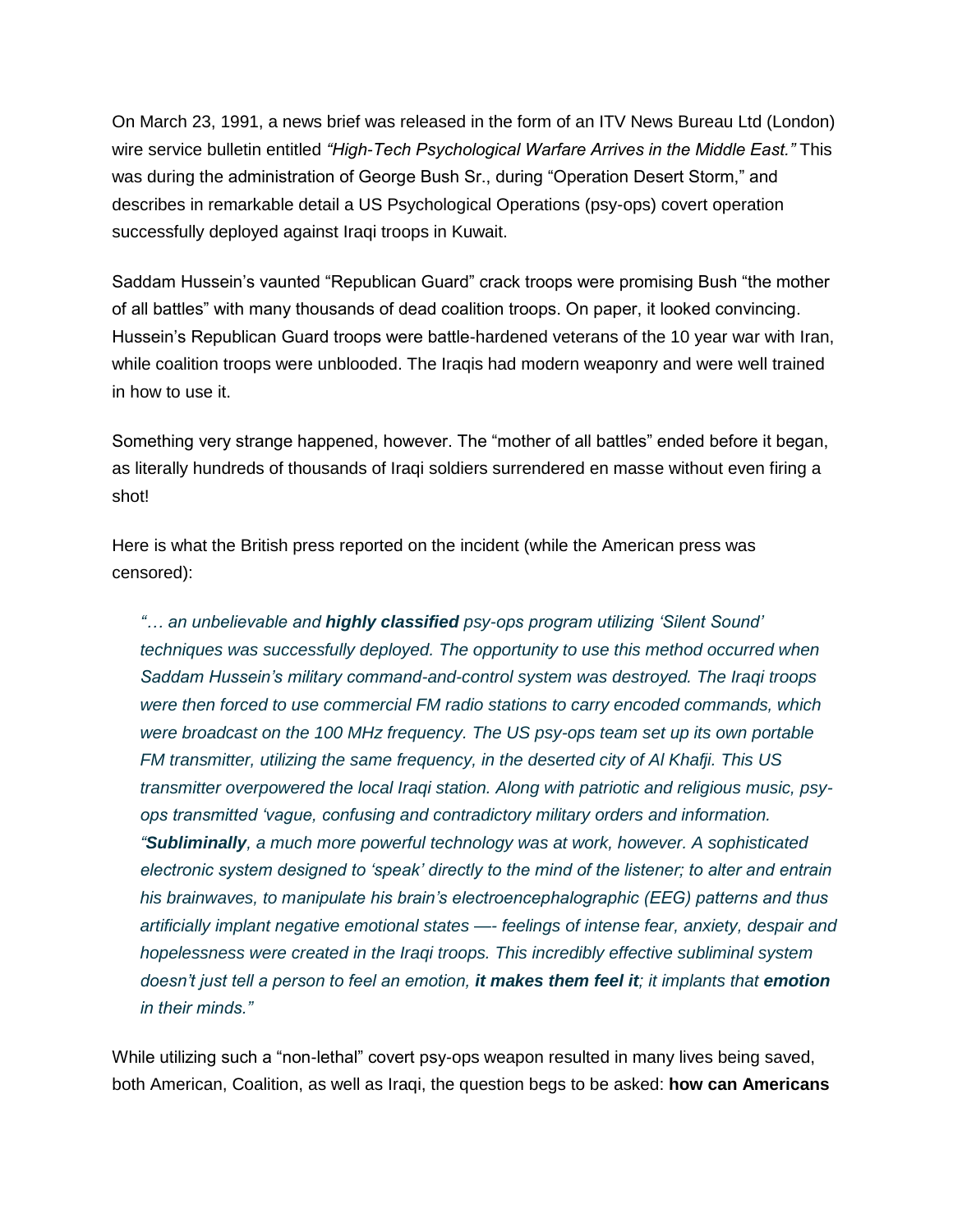### **be assured that such a weapon is not being used on them by "Big Brother" on a daily basis?**

Moreover, why was the *real story* behind the mass Iraqi surrenders censored so completely from the American people? Typically, secrecy of this nature is only employed when the subject is morally offensive, or when the powers that be wish to continue to deploy the subject without public scrutiny or oversight, or both. Clearly, if such a device employed covertly on Americans could result in "unwarranted influence" over a society, as Eisenhower warned, I submit the majority of Americans would be completely outraged and incensed, and rightfully so. Therefore, of course the technology would need to remain hidden away.

Officially, the Sound of Silence (S-quad) technology does not exist, just as the US Government officially denies the existence of UFOs and Area 51 (Groom Lake) in the Nevada desert. However, the physical realities cannot be ignored by the rational and logical mind.

For instance, during the first Gulf war, *the man who most likely ordered the deployment of the Sound of Silence* was Major General **Albert (Bert) Stubblebine**, who was the Commanding General of the US Army's *Intelligence School and Center*, as well as the Army's *Electronic Research and Development Command (ERADCOM)* as well as the Army's *Intelligence and Security Command (INSCOM)*. In short, Albert Stubblebine was the Army's liaison with the CIA and *Naval Intelligence operatives (ONI)*, and as head of ERADCOM, he would of necessity have had complete working knowledge of the Sound of Silence weaponry, if indeed it truly exists.

He was the US Army's top spy-boss, and of course, was privy to all its secrets. Now retired from active duty following a 32 year career, General Stubblebine has combined with his wife, **Rima Laibow** to form something called the *Natural Solutions Foundation*, supposedly dedicated to fighting all *health freedom threats* to individuals including Codex Alimentarius, vaccinations, and of course the FDA Gestapo.

On their website, [www.healthfreedomusa.org](http://www.healthfreedomusa.org/) one can read this about Albert N. Stubblebine: *"Many of the innovations he developed helped the US to conduct the First Gulf W ar effectively and swiftly with a very low casualty rate."*

But of course, such "innovations" are never fully disclosed to Americans and are officially nonexistent. With all due respect to General Stubblebine and shadowy power-brokers such as **Frank Carlucci** and **Donald Rumsfeld**, this author concurs whole-heartedly with General Eisenhower, and I declare that such posturing and secrecy with weapons of mind-control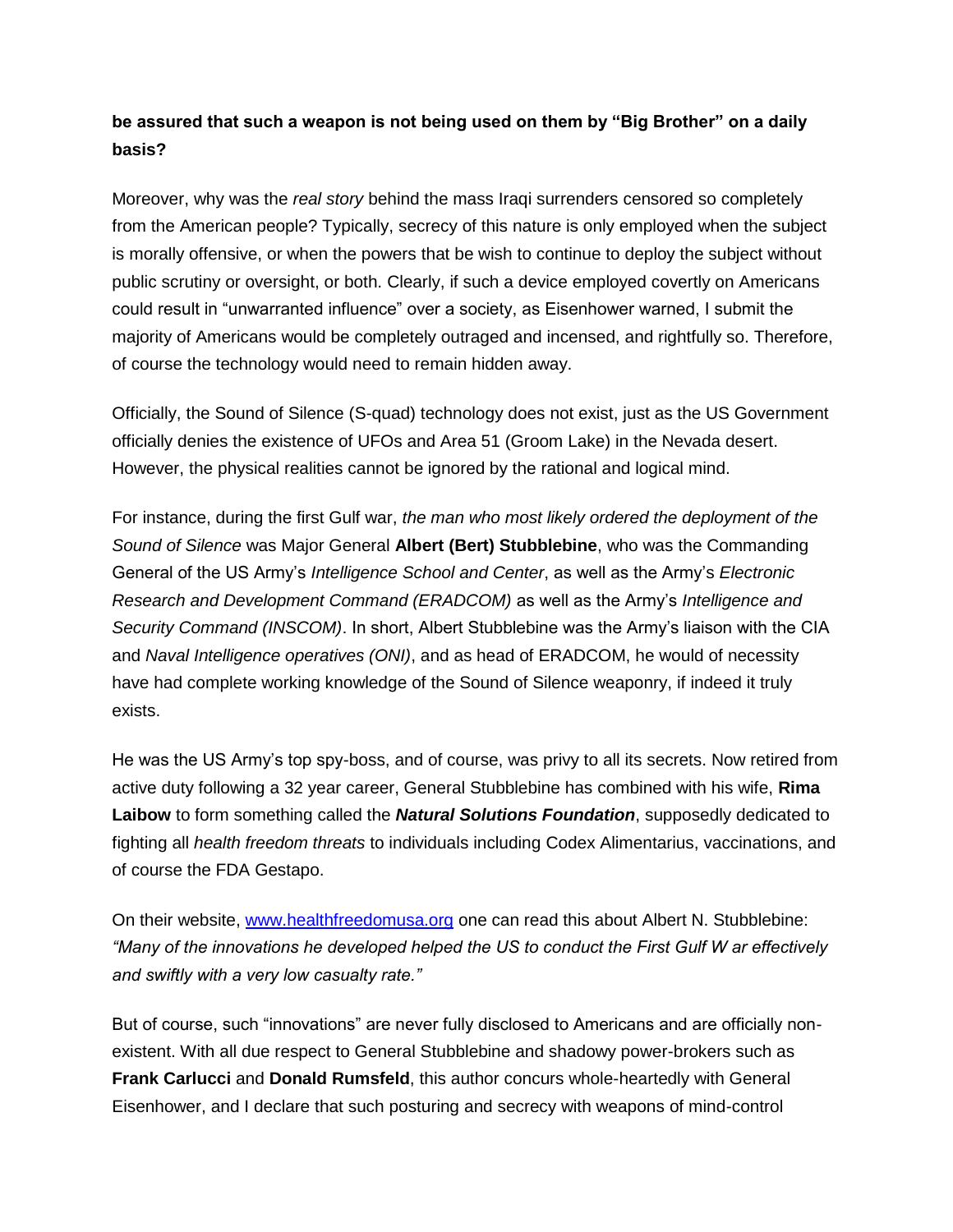constitutes indeed an "acquisition of unwarranted power and influence" and has *absolutely no place in a free and open society* — no matter how many soldier's lives it may save on the battlefield. The potential for massive misuse and abuse of such immense controlling power is simply too great.

Furthermore, with all due respect Mr. Stubblebine, is he and Rima Laibow using the cover of Natural Health activistism to hide their true agenda? *Could this hidden agenda be the covert promotion and testing of Sound of Silence equipment and technology commercially throughout the world?*

… Immediately after "retiring" from the army, General Stubblebine took a position as the "VP for Intelligence Systems" with Braddock, Dunn, and McDonald (BDM), a major defense contractor owned by the shadowy Carlyle Group and ex-Defense Secretary **Frank Carlucci** of Iran-Contra infamy…

Since the Sound of Silence machine technology was patented for "privatization" commercial applications by Dr. Lowery on October 27, 1992 , it clearly opened the door to private defense contractors such as BDM to develop their own "intelligence systems". It would then make sense to employ General Stubblebine as a consultant. Of course, what would then stop BDM from quietly marketing and selling the Sound of Silence to large corporations tied to Wall Street?

For example, imagine utilizing the Sound of Silence in a large Wal-Mart store, mixing the ELF waves with background music to subliminally brainwash dishonest shoppers **not** to engage in shoplifting? Such a device would save Sam Walton many millions of dollars in lost revenue every year.

Suppose also that a young, black man from Illinois was given access to, and was able to utilize the S-quad Sound of Silence technology in his public speeches, radio and 30-minute television"infomercials" — all programmed and designed by "handlers" to illicit strong emotional responses from audience members who then are merely *"hearing without listening."*

Moreover, what if televisions across the US and Canada all went 100% digital [to be mandatory in Feb. 2009] in their signals (in order to successfully link to GWEN towers) which would allow the **unrestricted** use of the Sound of Silence frequencies in a **complete and massive control of the nation's mind and consciousness**?

I am telling you **that is** *exactly* **what is happening**. President Eisenhower was absolutely correct, and his worst fears were indeed well founded!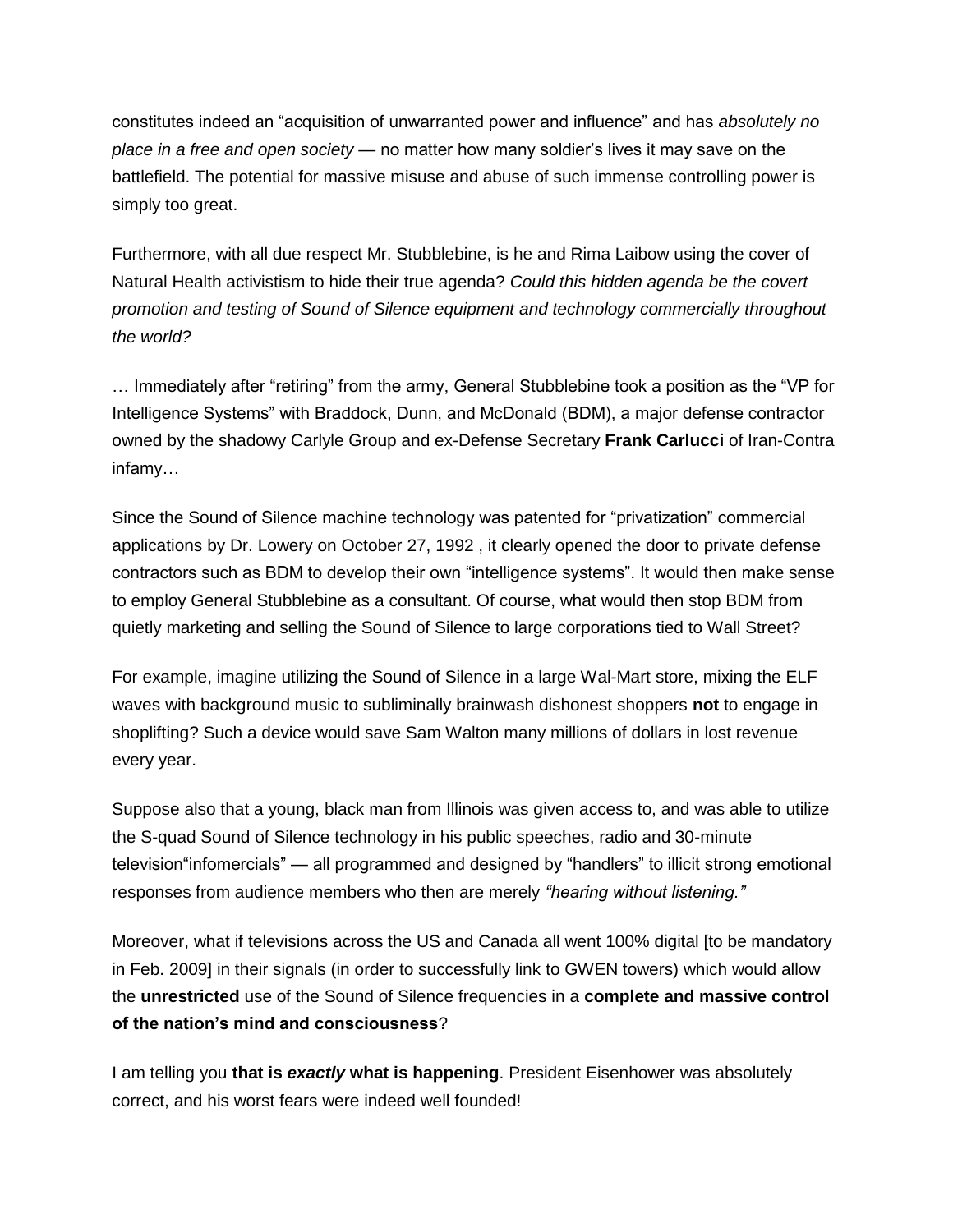### **The military-industrialist complex has quietly completed the takeover of the nation's consciousness, and thus its very soul.**

… Keep in mind that taking complete fascist control of America is just one step of the Zionist elites ultimate agenda, of which Stubblebine and Laibow have very likely pledged their true loyalty. The elitist Zionists overall objective is indeed absolute world control, something they refer to as a "New World Order"with them as dictators and overlords.

Again, the *absolute secrecy* surrounding the development and deployment of the electromagnetic mind-altering technology of the Sound of Silence in a very real way reflects the tremendous power that is inherent in it. This is why Eisenhower knew that he *had* to warn the nation about it back in 1961. To put it bluntly, **whoever controls this technology literally has the power to control the minds of men — all men and women everywhere.**

Of course, whoever controls the minds of all humans, controls the wealth and destiny of planet Earth. Furthermore, Stubblebine, as commander of Army Intelligence would likely follow the prescribed manual of all covert ops, such as is found in a declassified US manual for the planned subversion and coup of the government of Nicaragua. The manual instructs the CIA "guerilla forces" to engage in different "false front" organizations designed to win the respect, trust, and influence of the enemy. Once complete trust and confidence is achieved by means of the activities of the "false front," then the destruction of the enemy by means of misdirection and disinformation tactics can more easily be executed.

I would submit there is no better "false front" to infiltrate in America than Natural Health proponents, for they are typically healthier, better informed, and more dedicated to preserving individual freedoms and fighting tyranny than other Americans. Thus, there could be no better "false front" to establish, and there is clearly no more potentially vicious wolf hiding in sheep's clothing than the man who knows more about the Sound of Silence secret deployment than any other human…

There is ample evidence that certain elitists in America and Israel plan to definitely extend the capacity of this technology to encompass all people on every continent. A key to this is the HAARP project where ELF and VHF frequencies can indeed be beamed off of the Earth's ionosphere to various GWEN towers world-wide.

Of course, the US Government officially denies all of this, telling the talking heads of the controlled news media that the GWEN towers are merely private cell-phone towers with no ulterior agenda, and therefore anybody who thinks otherwise is a lunatic-fringe conspiracy nut.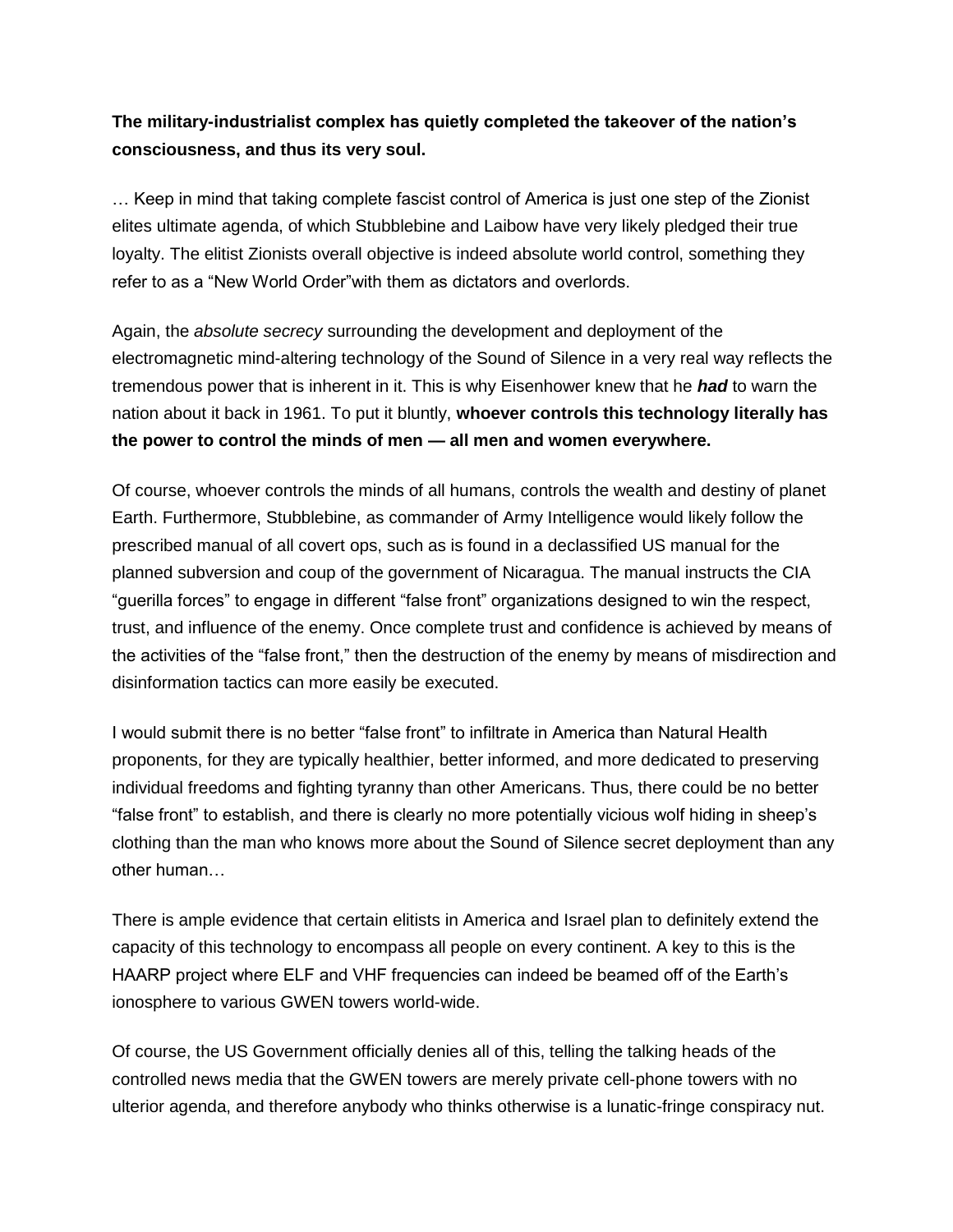The evidence to the contrary, however is clear and unequivocal. Dr **Michael Persinger** is a professor of psychology and neuroscience at Laurentian University, Ontario, Canada. Concerning this subject, Dr Persinger writes:

"Temporal lobe stimulation can evoke the feeling of a presence, disorientation, and perceptual irregularities. It can activate images stored in the subject's memory, including nightmares and monsters that are normally suppressed. Contemporary neuroscience suggests the existence of fundamental algorithms by which all sensory transduction is translated into an intrinsic, brain-specific code. Direct stimulation of these codes within the human temporal or limbic cortices by applied electromagnetic patterns may require energy levels which are within the range of both geomagnetic activity *and contemporary communication networks*. A process which is coupled to the narrow band of brain temperature could allow all normal human brains to be affected by a sub-harmonic whose frequency range at about 10 Hz would only vary by 0.1 Hz."

Dr Persinger concludes the article by writing:

"Within the last two decades a potential has emerged which was improbable, but which is now feasible. This potential is the technical capability to influence directly the major portion of the approximately 6.5 billion brains of the human species, without mediation through classical sensory modalities, by generating neural information within a physical medium within which all members of the species are immersed.

"The historical emergence of such possibilities, which have ranged from gunpowder to atomic fission, have resulted in major changes in the social evolution that occurred inordinately quickly after the implementation. Reduction of the risk of the inappropriate application of these technologies requires the continued and open discussion of their realistic feasibility and implications within the scientific and public domain."

How can one have an "open discussion" on the subject when government circles continually deny the existence of such technology?

**<http://www.wariscrime.com/2008/12/15/news/digital-tv-mind-control-by-the-sound-of-silence>**

Dr. Ott has just done a great job of **exposing** the (so called) **"Natural Solutions Foundation"** (Rima Laibow, MD and Major General Albert Stubblebine) on Rebecca Carley MDs radio show called **"Whats Ailing America?"** and I urge you to listen to the archive of last Saturday's show which can be heard here: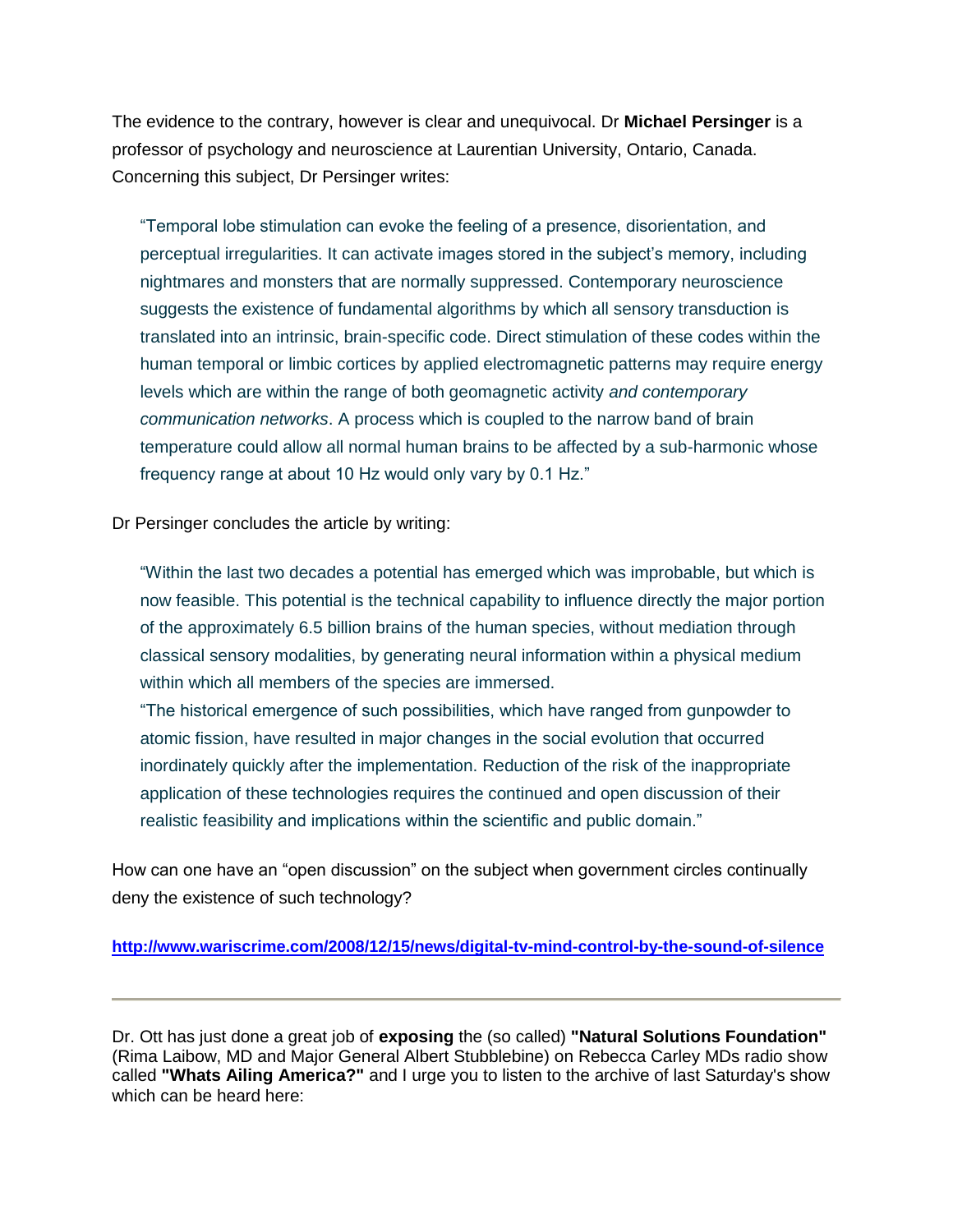[http://216.240.133.177/archives32/Carley/2008/12/Carley\\_1\\_121308\\_140000.mp3](http://216.240.133.177/archives32/Carley/2008/12/Carley_1_121308_140000.mp3) Ott has some particularly interesting facts to relate about General Stubblebine and his involvement with *CIA black operations* pertaining to "Silent Sound" technology which was used during the first Gulf war to cause thousands of Iraqi troops to surrender en masse.

If you aren't familiar with the *immense problem* of NSF being a controlled opposition group, please see<http://www.nocodexgenocide.com/page/page/3312735.htm> <http://www.nocodexgenocide.com/page/page/3112930.htm> and especially this enlightening article by Paul Taylor of the Dr. Rath Health Foundation [http://www4.dr-rath](http://www4.dr-rath-foundation.org/THE_FOUNDATION/Events/codex-moderngeneral.html)[foundation.org/THE\\_FOUNDATION/Events/codex-moderngeneral.html](http://www4.dr-rath-foundation.org/THE_FOUNDATION/Events/codex-moderngeneral.html) (and read the links from this article about General Stubblebine).

In tomorrows radio show you will see just how NSF has been trying to steer unwitting vitamin consumers and alternative practitioners into *dead ends* and into *superfluous courses of action and phony fundraising* intended to divert our efforts in many ways so that we won't be able to successfully stop Codex. General Stubblebine and Dr.Laibow are highly skilled manipulators, and Dr.Carley and I will build on Dr.Otts efforts to expose them in the hope of successfully countering their efforts against us.

#### **SATURDAY, DECEMBER 13, 2008**

GUEST: **Dr. Tru Ott** *MEMinerals.com* TOPIC: Mind Control and Psy-Ops in Health/Freedom Movement **HOUR: 1 Subliminals and "Sound of Silence" Technology**

Hour 1: [http://216.240.133.177/archives32/Carley/2008/12/Carley\\_1\\_121308\\_140000.mp3](http://216.240.133.177/archives32/Carley/2008/12/Carley_1_121308_140000.mp3)

#### **HOUR: 2 HD TV, GWEN Towers, Medical Doctors, Judges**

Hour 2: [http://216.240.133.177/archives32/Carley/2008/12/Carley\\_2\\_121308\\_150000.mp3](http://216.240.133.177/archives32/Carley/2008/12/Carley_2_121308_150000.mp3)

Letters to The Editor

Reader Reports Finding Micro Cameras in LCD and Plasma TVs (re: Mandatory HD TV Conversion) [http://www.fourwinds10.com/siterun\\_data/media/television/news.php?q=1226003036](http://www.fourwinds10.com/siterun_data/media/television/news.php?q=1226003036)

[Editor's Note: I received this e-mail from a reader overseas. I changed his name to "Blue Man" . I speculated in earlier articles that the mandatory switch over to High Definition TV is driven by a covert surveillance/monitoring agenda and mentioned that it was possible that tiny cameras are now being embedded in newer LCD monitors and TVs. This fellow reports that he has actually taken apart these newer TVs and has discovered said surveillance cameras. I've asked him to send me photos of the hidden cameras so I can post them. Perhaps others with access to these TVs can verify this report and get back to me on it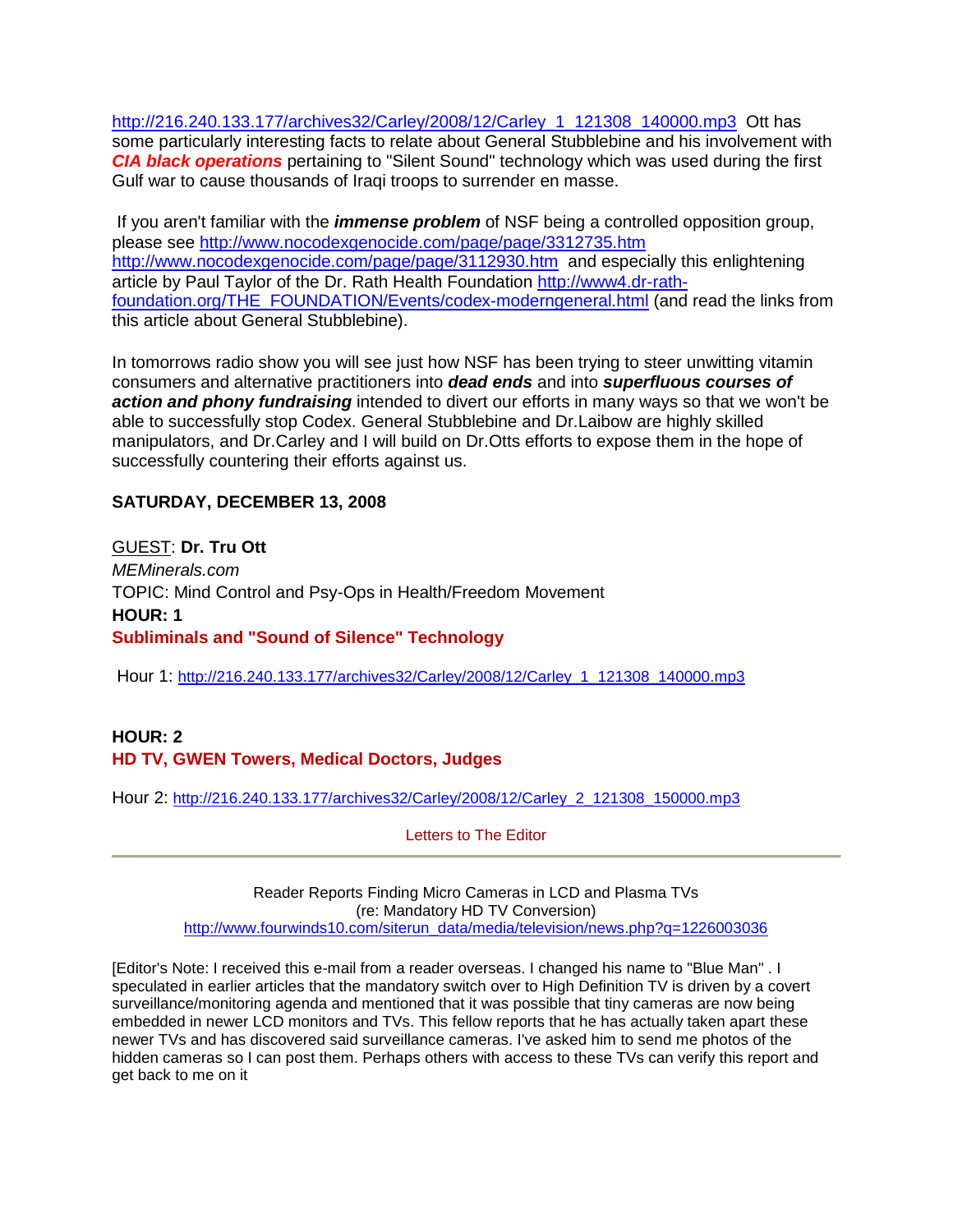**Oct. 25, 2008**: If you read the letters posted at the bottom, you will see that Apple now openly boasts of a large LCD screen that is embedded with multible cameras. As in the case of tracking cell phone movement via GPS, which anyone can do now via the Internet, Big Brother wants to get the public to accept his monitoring and surveillance agenda openly; and even come to embrace it as desireable. That's the ultimate in total control ~ willing slaves who will police themselves. . ... . Ken Adachi]

<http://educate-yourself.org/lte/HDTVconcealedcameras19oct08.shtml> October 19, 2008

[Reader Reports Finding Micro Cameras in LCD and Plasma TVs \(re: Mandatory HD TV Conversion\) Oct](http://educate-yourself.org/lte/HDTVconcealedcameras19oct08.shtml)  [19, 2008](http://educate-yourself.org/lte/HDTVconcealedcameras19oct08.shtml)

re:

[More on the HDTV Switch Over \(& CFL Bulbs\) \(Oct. 19, 2008\)](http://educate-yourself.org/lte/HDTVswitchover19oct08.shtml) http://educate-yourself.org/lte/HDTVswitchover19oct08.shtml

Subject: HD TV From: Blue Man Date: Sun, October 19, 2008 To: Ken Adachi

This chap is right on the button about delay times with HDTV, but I wonder if anyone has had the nerve to open up their new plasmas and LCD TV's? If you do, then search a little and you will find the answer to why HDTV is being made mandatory around the world.

In 4 separate name brands of these devices, we have found a tiny camera.....yes, a camera.....focusing on YOU!

Try it your self, don't take our word for it, but we are finding heaps of them. So, who wants to know what goes on in your household?

Same people who operate the cameras in traffic!! Get rid of your TV, and get a life!

Blue Man

Related

[Covert Surveillance Agenda Attached to Mandatory HD TV Conversion? \(April 12, 2008\)](http://educate-yourself.org/lte/HDtvcovertsurveillanceagenda12apr08.shtml)  http://educate-yourself.org/lte/HDtvcovertsurveillanceagenda12apr08.shtml

More on [the HDTV Switch Over \(& CFL Bulbs\) \(Oct. 19, 2008\)](http://educate-yourself.org/lte/HDTVswitchover19oct08.shtml) http://educate-yourself.org/lte/HDTVswitchover19oct08.shtml

**Comments** 

----- Original Message ----- From: Nikola To: Editor Sent: Friday, October 24, 2008 Subject: Tiny Cameras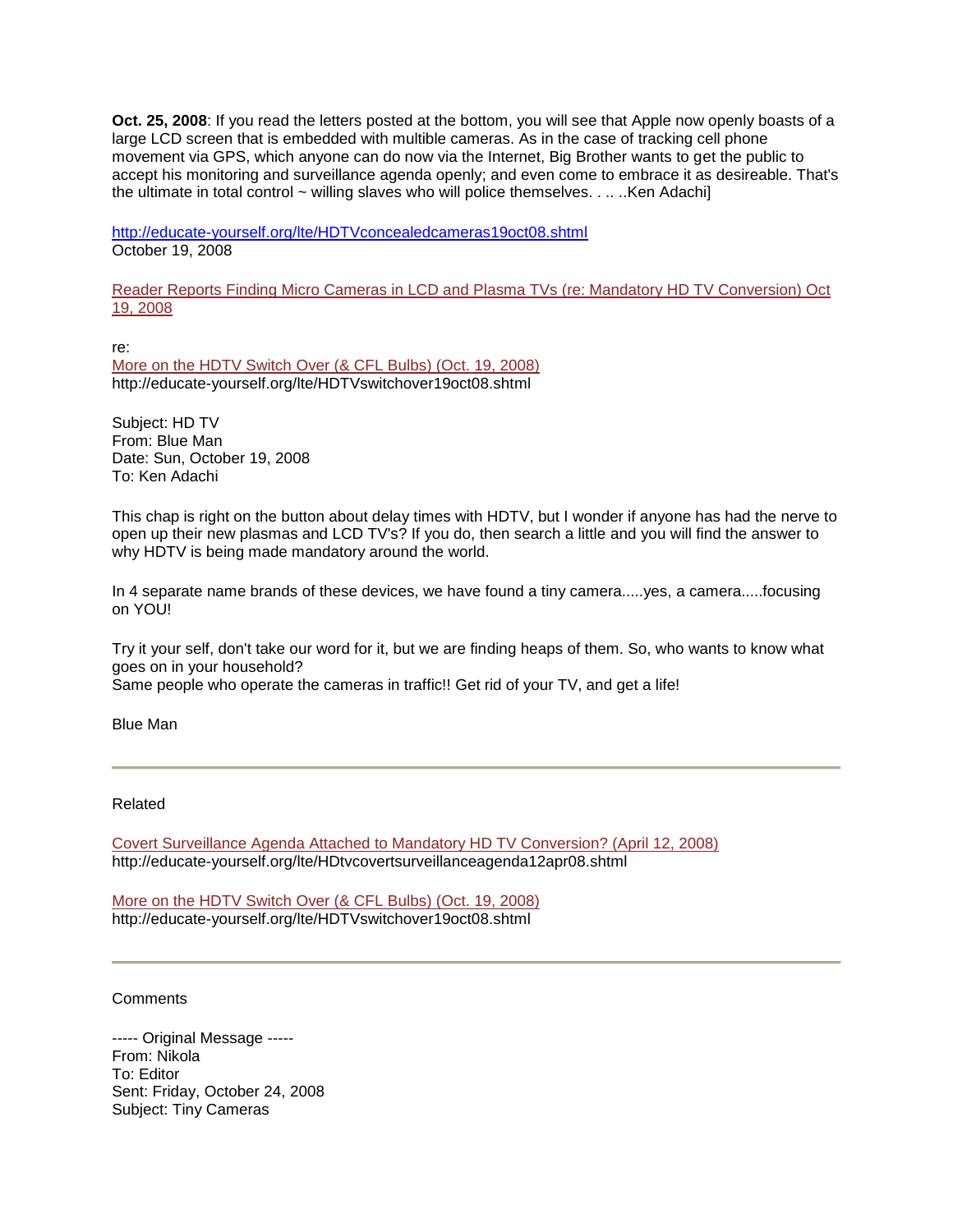Ken,

I had to laugh when I read the article about cameras hidden in TVs, as if that's anything "new"? Haha.

Back in 1998 when I was in high school doing my Senior Project for school, I did it on private investigation, and I met a local PI. He was an international PI, and he owned a few other businesses besides that PI firm, one being that he built custom computers for people. He showed me one of those drawer cabinets that you keep little electronic parts and etc. in. What was in it? Tiny spy devices he had pulled out of COMMERCIAL computers mostly. I became enlightened that day.

He told me that EVERY commercially available.. let me repeat that.. EVERY computer had these devices. Keystroke recorders, cameras, mics, etc. It's so amazing that someone is finding a camera in a TV NOW 10 years later? The really amazing part is that they actually are able to find one in the first place, I'd have thought they'd have improved on the technology to the point that it wouldn't be visible at all to an untrained eye or something. For the technologically impaired, don't be amazed by stories like this, there are more things out there than any of us even has a clue exists, and there's only honestly one way to stop the invasion of privacy.. don't live on Earth.. or don't have anything to hide? :)

You have my permission to post this comment, without my real name, for radionic/energetic security reasons. Thank you.

Nikola

\*\*\*

----- Original Message ----- From: Sandy To: Editor Sent: Thursday, October 23, 2008 Subject: Thoughts on Cameras and Tracking Systems in New Television

#### Hi Ken,

Hope you can find someone who has taken apart the new HDTV screens. However, the old communications problem of moving data to some external source still applies. While this might be possible with broadband cable communications, there is still the classical problem of communications transport. When a person has broadband internet, their service utilizes a cable modem to perform the "drop and insert" outgoing communication packet into the data stream. But with broadband television cable, the issues become a little more complicated.

And since the new HDTV allows people who are not on cable ir who are using satellite to access HDTV, then the data transport becomes more critical.

However, the "broadband over power line" (BPL) technology solves the problem nicely for TPTB, and here the USA is far behind Europe. [\(http://en.wikipedia.org/wiki/Power\\_line\\_communication\)](http://en.wikipedia.org/wiki/Power_line_communication). **Then any device that draws power can be an internet access point and communicate any information as so desired**.

My personal take is that HDTV was planned for the surveillance capability but that BPL was the intended transport mechanism, and thanks to organizations such as ARRL [American Radio Relay League], the lemming-like rush [for BPL] has been delayed. Also I would suggest that you make a post asking for anyone to seriously look at the guts of the digital TV conversion box to see if anything is not quite what it should be.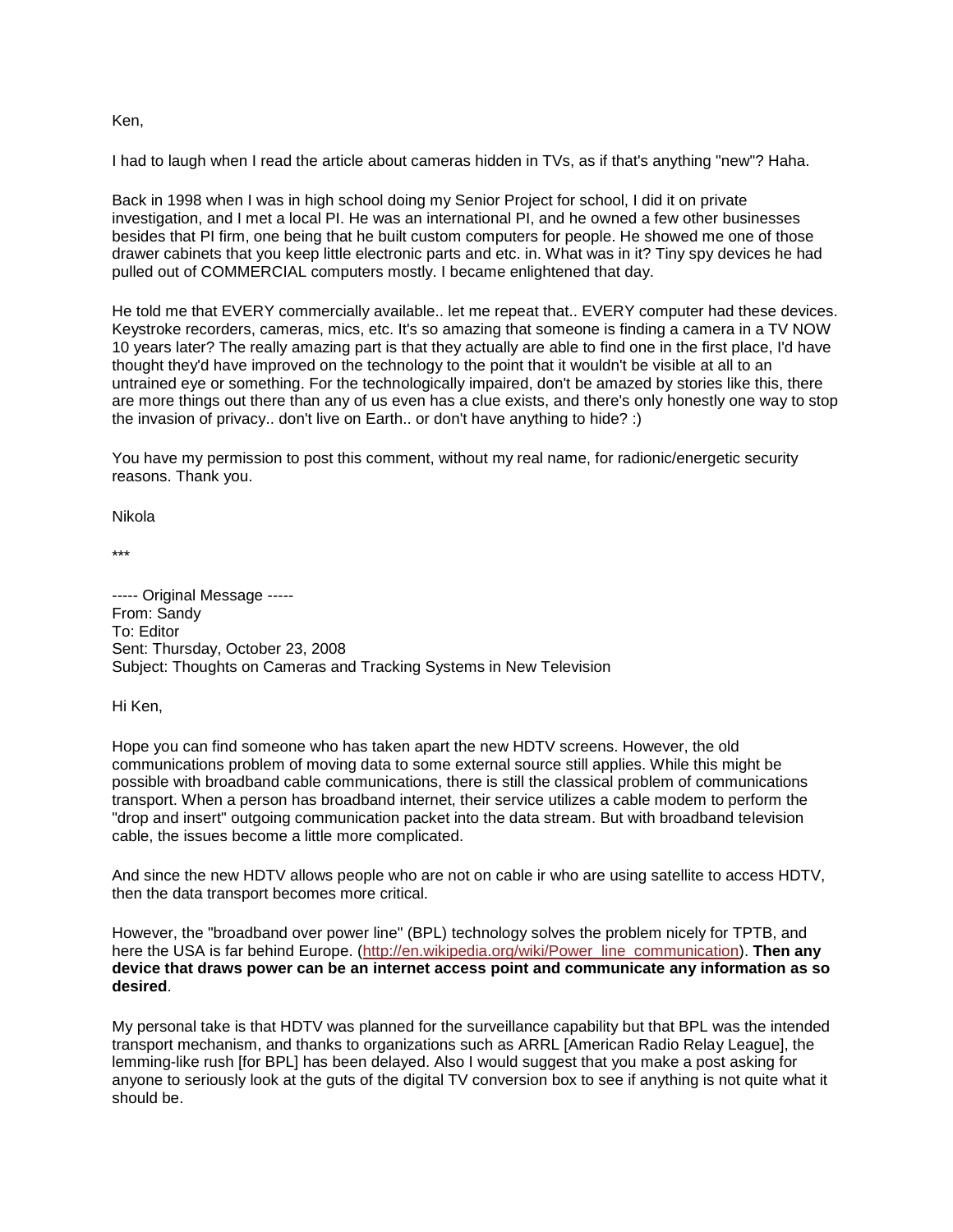Best wishes as always.

Regards,

Sandy

\*\*\*

----- Original Message ----- From: Sandy To: Editor Sent: Friday, October 24, 2008 Subject: HDTV

Hi Ken,

Well, I sent you a note about my thoughts on HDTV and I was wrong. I realized after I sent you my note that I should have done some investigation into HDTV communications protocols before I made any comment about whether or not video signal traffic could be carried back from an HDTV device, and during a review this morning found that the HDTV communications protocol is designed to carry full video channel traffic back from the user end for "video conferencing". With the intended merging of PC/Games/Video, the protocol is structured for video signal traffic from the user device back to a central point.

My comments about "Broadband over power line" still stand. There are major revisions to HDTV protocols planned for to carry HDTV via IP, and in that sense, the USA is far behind where things stand in Europe (no surprise there!).

Regards,

Sandy

\*\*\*

----- Original Message ----- From: Terry Wilson To: Editor Sent: Sunday, October 26, 2008 Subject: HDTV cameras

Hi Ken,

How do you find or turn off or put a cover over a full-screen camera? If Apple is openly talking about making these, can't we assume that it is already being implemented, part of the HDTV switch?

#### <http://www.newscientist.com/article/dn9059-invention-apples-allseeing-screen.html>

Apple's all-seeing screen

We could soon see a new kind of display screen from computer maker Apple – one that simultaneously takes pictures while showing images.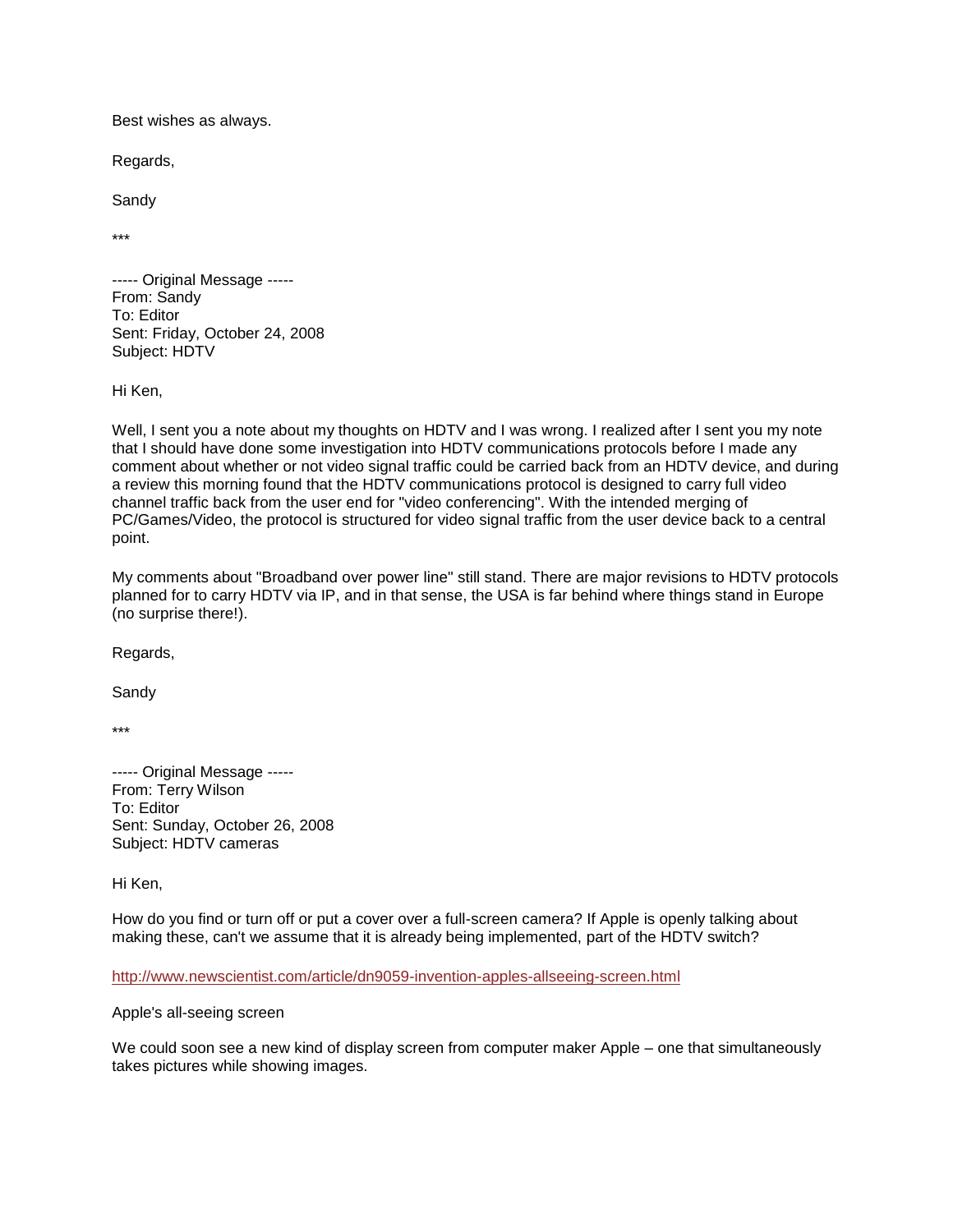The clever idea is to insert thousands of microscopic image sensors in-between the liquid crystal display cells in the screen. Each sensor captures its own small image, but software stitches these together to create a single, larger picture.

A large LCD screen filled with image sensors would be ideal for videoconferencing, Apple suggests, as participants would always appear to look straight into the "camera". The technique could also add a camera function to a cellphone or PDA without wasting space, and light from the screen should help illuminate a subject.

The more sensors there are, the wider and clearer the image. Sketches accompanying the company's patent show as many sensors as liquid crystal cells in a screen. If some of the sensors have different focal lengths, switching between them would make the screen behave like a zoom lens.

Terry Wilson

\*\*\*

Hi Terry,

Thanks for this info.

Not buying or using them is the simplest solution. If the existing cameras can be exposed and if enough people get upset, they won't sell and they will pull the cameras-or try to pretend they have.

Regards, Ken

#### More on the HDTV Switch Over (& CFL Bulbs)

http://educate-yourself.org/lte/HDTVswitchover19oct08.shtml October 19, 2008

[More on the HDTV Switch Over \(& CFL Bulbs\) \(Oct. 19, 2008\)](http://educate-yourself.org/lte/HDTVswitchover19oct08.shtml)

----- Original Message ----- From: Sam D To: Editor Sent: Sunday, October 19, 2008 Subject: regarding HDTV switchover

Hello Ken,

I feel perhaps it is important to explain or remind people that a delay in a digital image video always happens as the information has to be decoded. In an analogue TV aerial, the picture is instantly sent to the cathode ray or similar device from the aerial and electronic components, it is not changed digitally at all, all this happens at near speed of light. In a digital television the information is set to a computer chip within the television which decodes the digital information (taking time) using algorithms and then sending it to the cathode ray, although most modern TVs are LCD the same decoding time process applies. You can see this same effect through non-HDTV which is sent by satellite (its still digital), so its not an new and specific HDTV issue.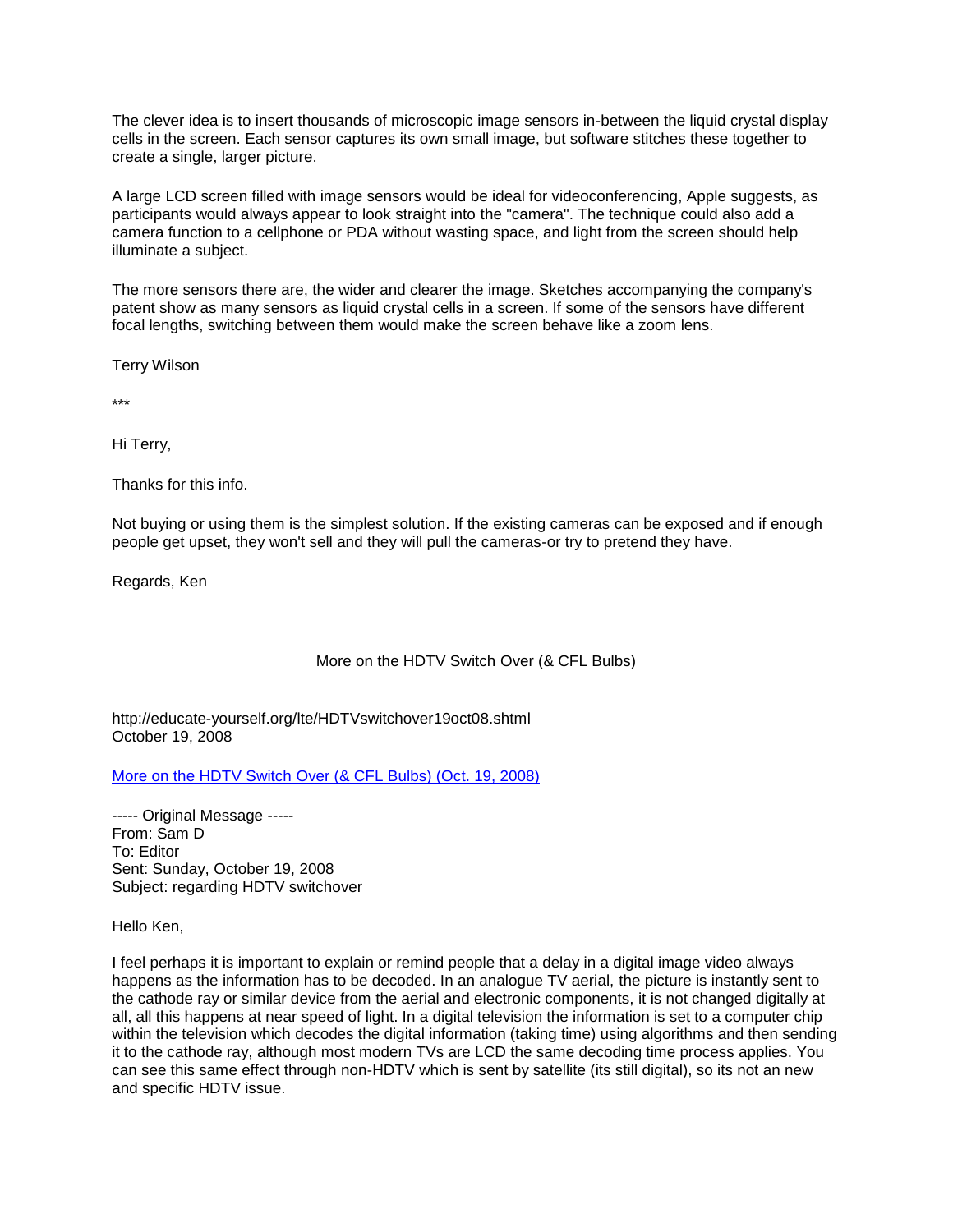The changeover to complete digitalisation has been in the works for a very very long time in England, where I live, and I recall a conversation I had with technicians from british telecom regarding what they call the "21C" (century) project which is to digitalise and connect to the internet nearly all communications. This is why we are seeing systems, albeit sometimes failing systems such as: digital radio, digital television and (VoIP) voice over IP phone systems. I believe the main cause for a switchover is that surveillance is much easier within a digital system which can be directly connected, through the internet, to the central databases. It also prevents someone from broadcasting a signal locally to hi-jack the transmission, well at least from doing this easily. Whilst this is most likely connected to the agenda, I thought that it may help to stop some of the delay paranoia and focus on the real issue, as they could do that without HD anyway and chances are most already do.

Kind Regards, Sam

\*\*\*

Hi Sam,

Thanks for your input. I appreciate hearing from you. I just got an e mail a couple of days ago from someone that parallels almost word for word a 30 minute 'explanation' I just recorded yesterday from the Public television station explaining the purpose behind the HDTV switch over. This is all being forced, we are told, in the interest of gaining more bandwidth for fire and police communications! And don't forget that razor sharp image if you own a digital TV! Easy and simple to understand once it's explained to you, isn't it? Nothing to be concerned about.

I find it interesting that the 'explanation" is being promoted NOW, rather than 7 or 8 months ago when they started to inform us of the mandatory switch over to digital. I guess it took Tavistock a while to come up with something that sounded plausible and reasonable.

Police, fire, military, etc., etc. ALREADY have all the bandwidth they've ever needed, as it was allotted to them by the FCC many decades ago. The FIRST priority went to these organization in assigning bandwidth allocation from the government, not to the general public for AM, FM and TV bandwidth allocation. Of course, the military, police, etc. will grab at any opportunity --or excuse--to gain additional bandwidth for their exclusive use. Of course! So what else is new? But do they expect us to believe that this was the pressing REASON why they are eliminating analog TV transmission? No, no, no. I'm sorry, I'm not buying that. This is a back door attempt to get the public to go along with their manipulative agenda.

A digital TV signal is totally malleable and can be seamlessly altered with computer technology. That means that they can REMOVE anything desired from the scene being televised OR they can INSERT anything desired INTO the picture being telecast and the viewer WON'T KNOW that any manipulation has taken place. That explanation is much closer to the REAL REASON behind the switch over, rather than specious explanations about additional bandwidth for fire and police.

In addition, I suspect that there is hidden MONITORING and SURVEILLANCE technology embedded within digital TV sets- meaning CAMERAS and microphone pickups- that can monitor your home activity and be sent back to NSA computers. I also suspect that this technology is now embedded in cable TV boxes and those converter boxes they tell us are necessary for converting the digital signal for use by analog TV sets. It's also possible that their are micro-cameras in the newer LCD computer monitors.

We've known for many years that the NSA can record the conversations in your home via the telephone, even when it's sitting on the cradle and the phone is "hung up". The only way to stop that is to disconnect the phone wire from the wall.